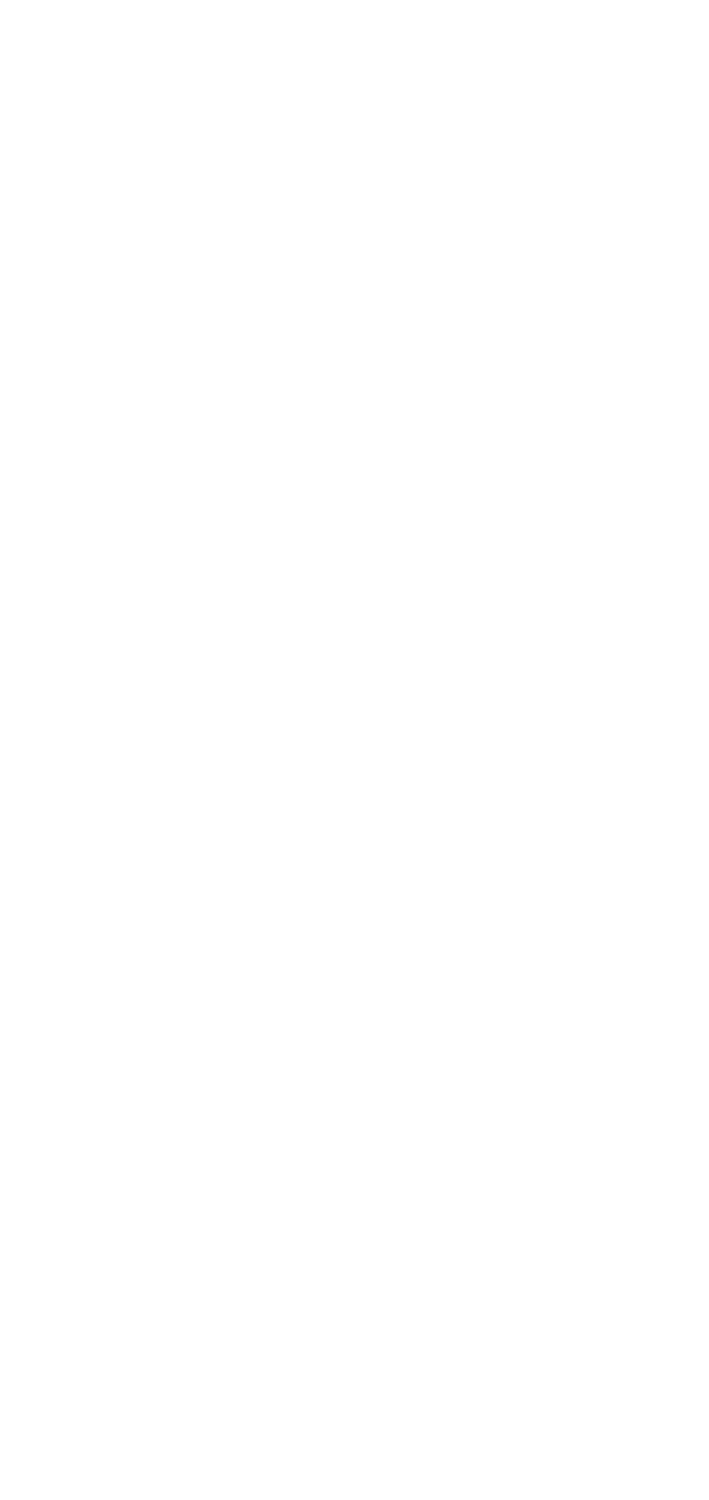# **Investment Objective and Policy**

The objective of the Fund is to track the capital performance of the FTSE 350 Index (the 'Index') and to maintain a gross income yield equal to that of the Index.

Securities in the Index will be held with weightings generally proportionate to their official Index weighting. From time to time non-Index constituents may be held as a result of a corporate action and these holdings will be sold or transferred as soon as reasonably practical.

# **Risk Profile**

### **Market Risk**

Market risk arises mainly from uncertainty about future prices. It represents the potential loss the Fund may suffer through holding market positions in the face of market movements. The Manager adheres to the investment guidelines and in this way, monitors and controls the exposure to risk from any type of security, sector or issuer.

# **Fund Facts**

| Period End Dates for Distributions: |           | 28 Feb, 31 Aug |
|-------------------------------------|-----------|----------------|
| Distribution Dates:                 |           | 30 Apr, 31 Oct |
| <b>Ongoing Charges Figure:</b>      | 28 Feb 18 | 28 Feb 17      |
|                                     | 0.98%     | 1.43%          |

The Ongoing Charges Figure (OCF) is the ratio of the Fund's total discloseable costs (excluding overdraft interest) to the average net assets of the Fund.

The OCF is intended to provide a reliable figure which gives the most accurate measure of what it costs to invest in a fund and is calculated based on the last period's figures.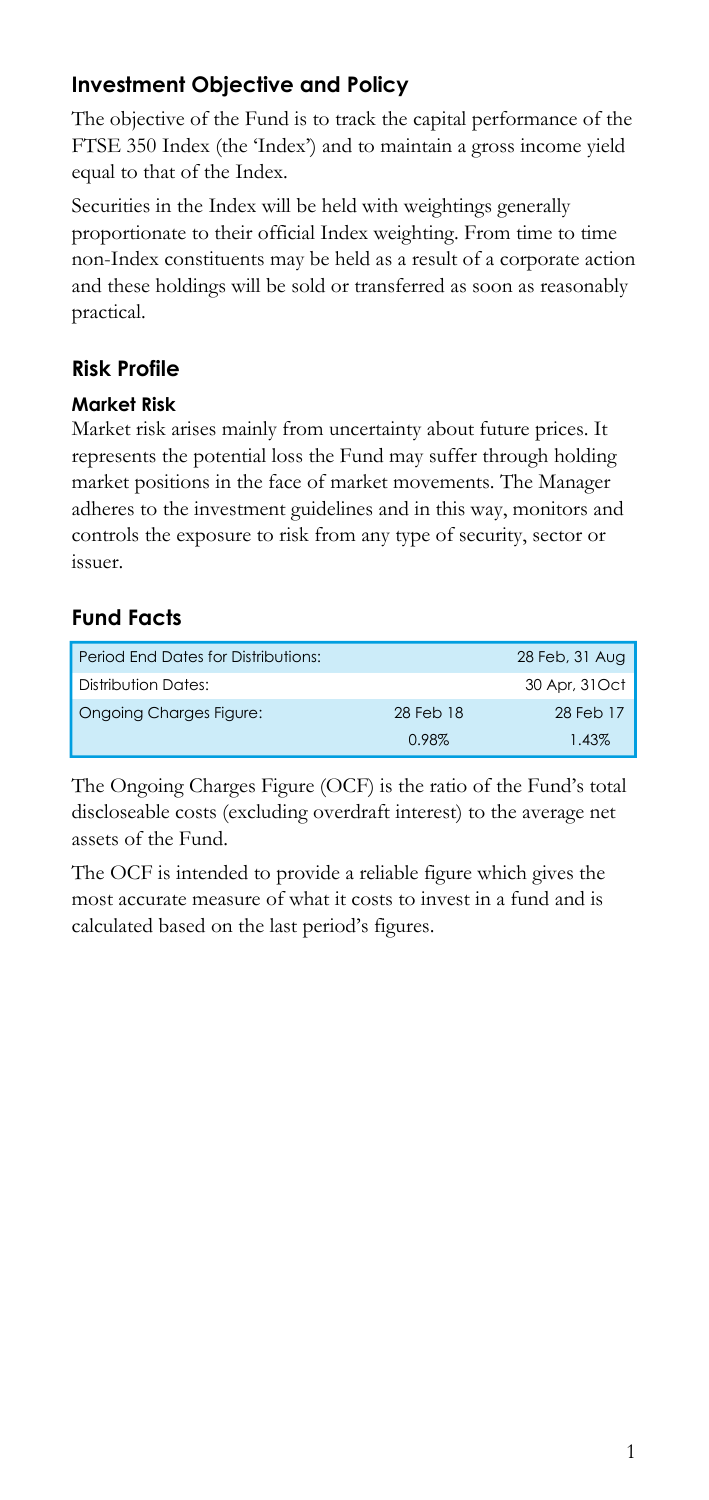## **Risk and Reward Profile**



- This risk and reward profile is based on historical data which may not be a reliable indication of the Fund's risk and reward category in the future.
- The category number highlighted above reflects the rate at which the Fund's unit price has moved up and down in the past. If the Fund has less than five years' track record, the number also reflects the rate at which the Index the Fund tracks has moved up and down in the past. Higher numbers mean the potential reward could be greater, but this comes with increased risk of losing money.
- The Fund is in category five because it invests in company shares which are sensitive to variations in the stock market. The value of company shares can change substantially over short periods of time. Company shares are generally considered to be higher risk investments than bonds or cash.
- The Fund's category is not guaranteed to remain the same and may change over time.
- Even a fund in the lowest category is not a risk free investment.

### **Distribution Information**

The distribution payable on 30 April 2018 is 1.6485p per unit for accumulation units.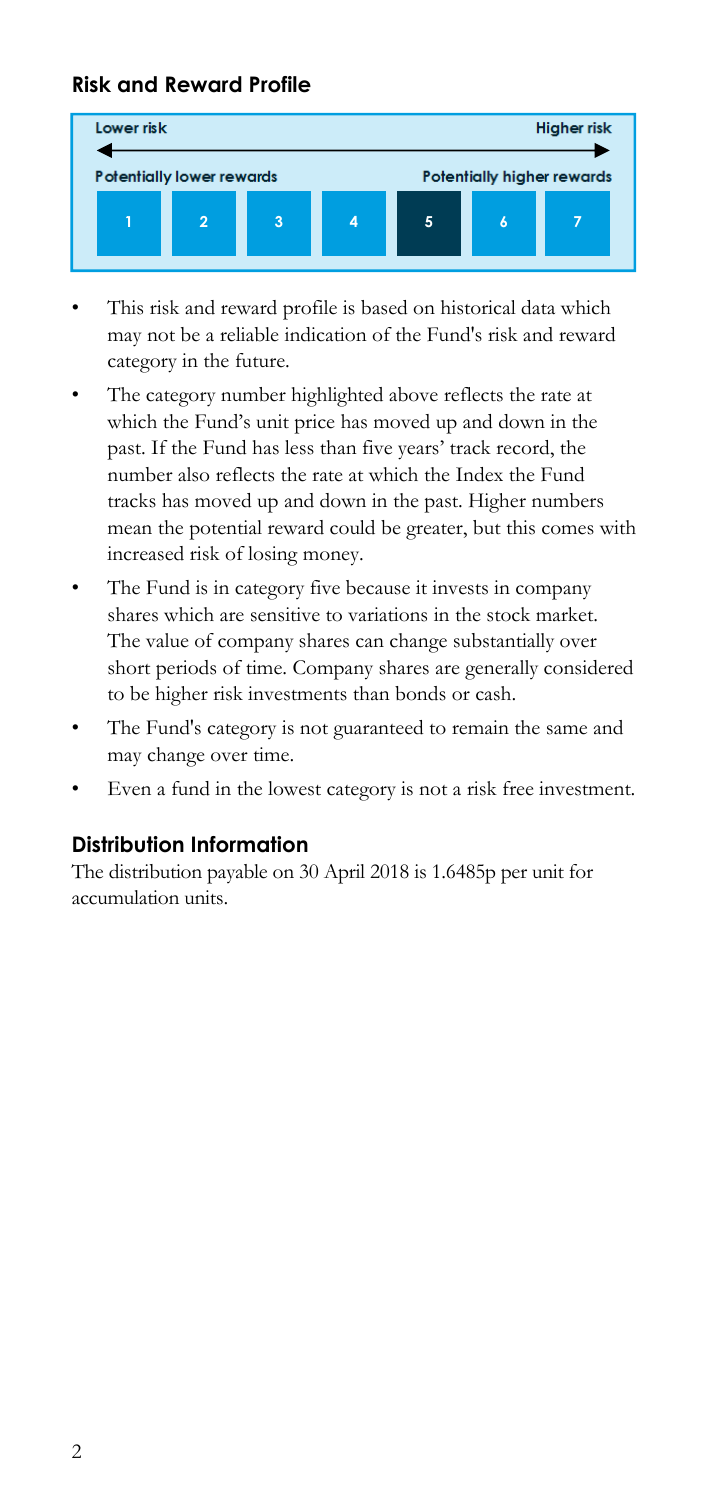# **Portfolio Information**

The top 10 holdings and their associated weighting at the current and preceding year ends were:

| <b>Top 10 Holdings at</b><br>28 February 2018 |                                         | <b>Top 10 Holdings at</b><br>28 February 2017 |                                         |  |
|-----------------------------------------------|-----------------------------------------|-----------------------------------------------|-----------------------------------------|--|
| Holding                                       | Percentage of<br><b>Net Asset Value</b> | Holding                                       | Percentage of<br><b>Net Asset Value</b> |  |
| <b>HSBC</b>                                   | 6.31%                                   | <b>HSBC</b>                                   | 5.79%                                   |  |
| British American<br>Tobacco                   | 4.26%                                   | British American<br>Tobacco                   | 4.23%                                   |  |
| Royal Dutch Shell 'A'<br>(Dutch Listing)      | 4.04%                                   | <b>BP</b>                                     | 3.84%                                   |  |
| ВP                                            | 4.03%                                   | Royal Dutch Shell 'B'                         | 3.83%                                   |  |
| Royal Dutch Shell 'B'                         | 3.83%                                   | GlaxoSmithKline                               | 3.59%                                   |  |
| GlaxoSmithKline                               | 2.76%                                   | Royal Dutch Shell 'A'<br>(Dutch Listing)      | 3.48%                                   |  |
| Diageo                                        | 2.66%                                   | AstraZeneca                                   | 2.65%                                   |  |
| AstraZeneca                                   | 2.65%                                   | Diageo                                        | 2.57%                                   |  |
| <b>Vodafone Group</b>                         | 2.36%                                   | <b>Vodafone Group</b>                         | 2.39%                                   |  |
| Lloyds Banking Group                          | 2.15%                                   | Unilever                                      | 2.07%                                   |  |

## **Fund Holdings as at 28 February 2018**





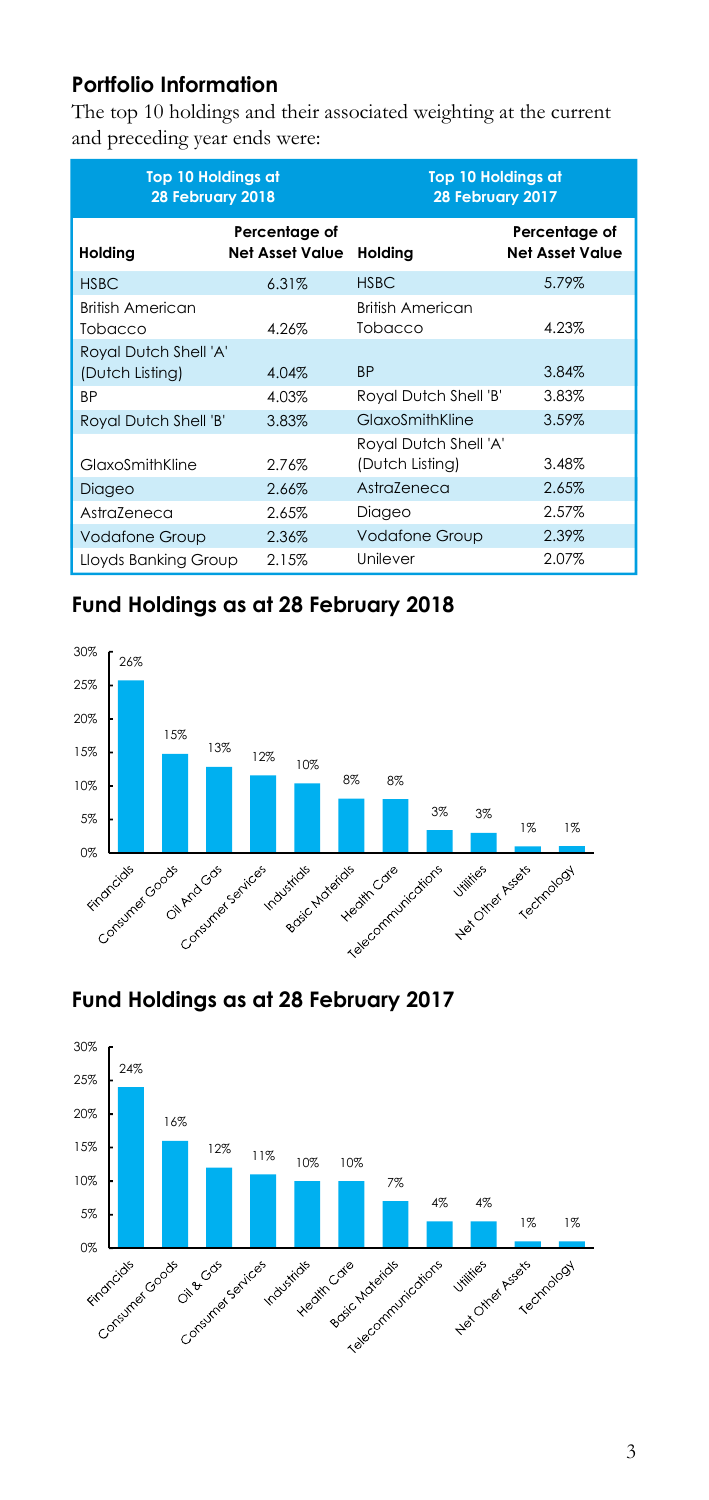### **Comparative Table**

#### **Accumulation Units**

#### **Change in Net Asset Value per Unit**

| <b>Accounting year ending</b>                                                                            | 28/02/18<br>(pence<br>per unit)             | 28/02/17<br>(pence<br>per unit)             | 28/02/16<br>(pence<br>per unit)              |
|----------------------------------------------------------------------------------------------------------|---------------------------------------------|---------------------------------------------|----------------------------------------------|
| Opening net asset value per unit                                                                         | 153.81                                      | 126.67                                      | 139.25                                       |
| Return before operating charges*                                                                         | 7.27                                        | 29.14                                       | (10.68)                                      |
| Operating charges<br>(calculated on average price)                                                       | (1.57)                                      | (2.00)                                      | (1.90)                                       |
| Return after operating charges*                                                                          | 5.70                                        | 27.14                                       | (12.58)                                      |
| Distributions                                                                                            | (4.37)                                      | (3.63)                                      | (3.32)                                       |
| Retained distributions on<br>accumulation units                                                          | 4.37                                        | 3.63                                        | 3.32                                         |
| Closing net asset value per unit                                                                         | 159.51                                      | 153.81                                      | 126.67                                       |
| * after direct transaction costs of:                                                                     | 0.02                                        | 0.02                                        | 0.02                                         |
| Performance                                                                                              |                                             |                                             |                                              |
| Return after charges                                                                                     | 3.71%                                       | 21.42%                                      | $(9.03)\%$                                   |
| Other Information                                                                                        |                                             |                                             |                                              |
| Closing net asset value (£)<br>Closing number of units<br>Operating chargest<br>Direct transaction costs | 148,952,550<br>93,379,602<br>0.98%<br>0.01% | 152,732,031<br>99.299.971<br>1.43%<br>0.01% | 137,325,345<br>108,416,033<br>1.43%<br>0.02% |
| Prices                                                                                                   |                                             |                                             |                                              |
| Highest unit price<br>Lowest unit price                                                                  | 170.20p<br>152.40 <sub>p</sub>              | 160.00p<br>125.20p                          | 148.90p<br>115.30 <sub>p</sub>               |

 † Operating charges, otherwise known as the OCF is the ratio of the Fund's total disclosable costs (excluding overdraft interest) to the average net assets of the Fund.

**Past performance is not a guide to future performance.** 

**The price of units and any income from them may go down as well as up.** 

**Exchange rate changes may cause the value of any overseas investments to rise or fall.**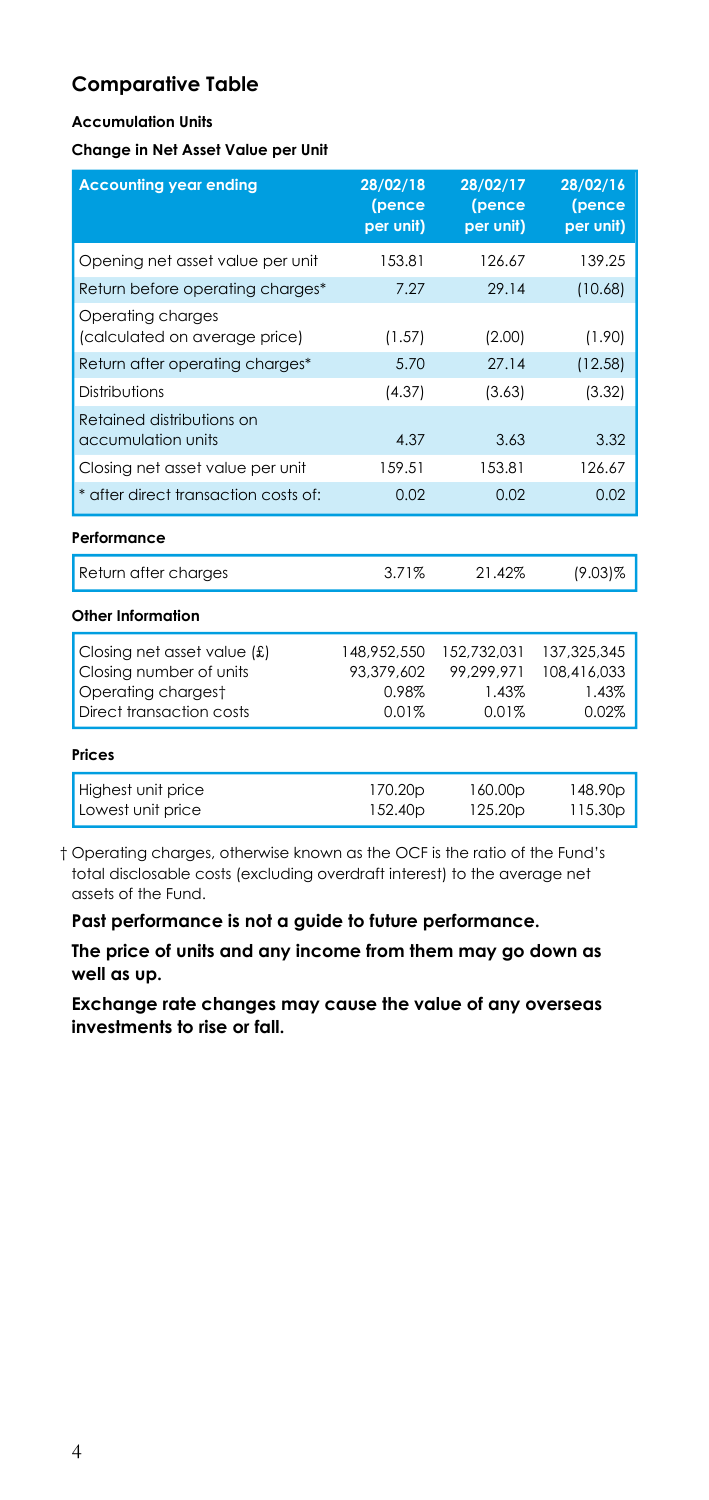# **Manager's Investment Report**

During the year under review, the bid price of the Fund's R-Class accumulation units increased by 3.71%. FTSE, the Index compiler, calculates the benchmark Index at the end of the business day using closing prices, whereas the Fund is valued using prevailing prices at 12pm. Therefore, for tracking purposes the Fund has been revalued using closing prices. On this basis, over the review year, the Fund rose by 0.52% on a capital only basis, compared with the FTSE 350 Index rise of 0.45% (Source: Bloomberg), producing a tracking difference of  $+$  0.07%.

#### **Past performance is not a guide to future performance.**

#### **The value of investments and any income from them may go down as well as up.**

#### **Exchange rate changes may cause the value of any overseas investments to rise or fall.**

The FTSE 350 Index is calculated by FTSE International Limited ("FTSE"). FTSE does not sponsor, endorse or promote this product.

All copyright in the Index values and constituent list belongs to FTSE. Legal & General has obtained full licence from FTSE to use such copyright in the creation of this product.

"FTSETM", "FT-SE®" and "Footsie®" are trademarks of the London Stock Exchange Plc and The Financial Times Limited and are used by FTSE International Limited ("FTSE") under license.

#### **Market/Economic Review**

The global economic background has improved over the past twelve months, led by solid growth in the major developed economies. Despite a rise in commodity prices, with the oil price recording a three-year high early in 2018, inflationary pressures worldwide have remained subdued.

In the UK, both economic and political uncertainty have heightened over the last 12 months, as the June general election resulted in a hung parliament and Brexit negotiations began. The Bank of England voted to increase interest rates to 0.5% in November, removing the emergency support announced in August 2016 in the wake of the EU referendum.

Although weakness towards the end of the review year diluted returns, UK equities gained ground. The market has been led higher by resources stocks, benefiting from the strength of commodity markets. Financials have also outperformed the broader market, led by shares in insurance companies. The weakest sectors have been utilities, healthcare and personal & household goods. These sectors are less sensitive to the economic cycle but are more closely correlated with bond markets, and tend to underperform when investors are more optimistic about the economic outlook and earnings growth prospects.

In Sterling terms, the UK major sectors such as Industrial Metals & Mining (+90.23%), Electronic & Electrical Equipment (+22.47%) and Industrial Transportation (+21.13%) showed the largest positive returns during the review year, whilst Gas, Water &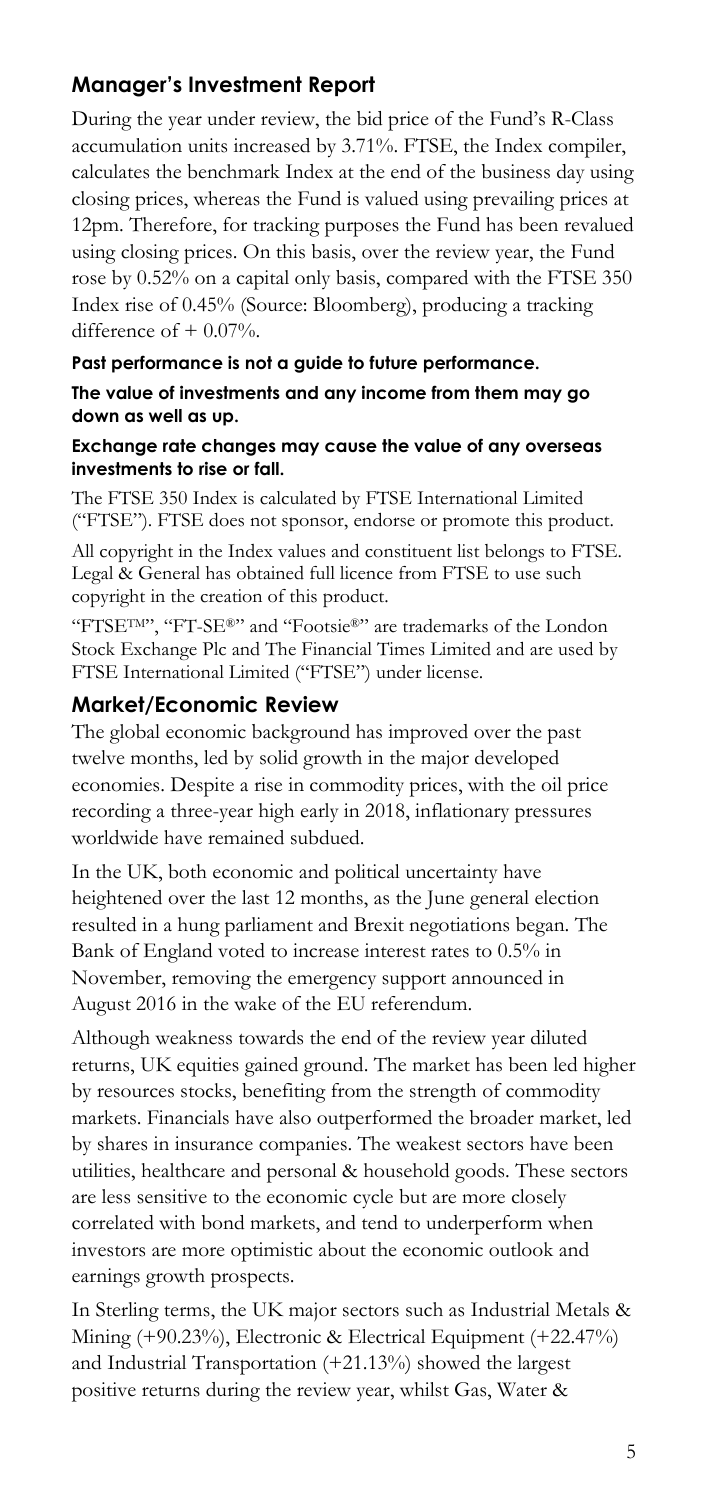# **Manager's Investment Report continued**

Multi-Utilities (-28.19%), Fixed Line Telecommunications (-26.43%) and Electricity (-21.25%) were the worst performing sectors.

In the UK, again in Sterling terms, both the FTSE 250 Index (+4.88%) and FTSE SmallCap Index (+7.86%) outperformed the large-cap FTSE 100 Index (-0.43%) over the review year.

#### **Fund Review**

Companies held within the Fund are held with weightings generally proportionate to those of the Index. Hence investment activity, other than to raise or invest cash, is only necessary when there are changes in the issued share capital or free float of the constituent companies, or to the constituents of the Index.

There were four Index reviews carried out by FTSE during the review year. In March 2017, the review resulted in three additions and three deletions. Sanne Group, Northgate and Syncona were added to the Index, whereas International Personal Finance, N Brown Group and CMC Markets were deletions. The largest increases in free share capital were for Lloyds Banking Group, Royal Dutch Shell 'A' and GlaxoSmithKline and the largest decreases were for Alliance Trust, Experian and Sole Realisation (formerly SVG Capital).

The annual Index review in June resulted in six additions and six deletions. Melrose Industries, Pershing Square, Sirius Minerals, Coats Group, FDM Group and TBC Bank Group were added to the Index, whereas deletions included Keller, Debenhams, Allied Minds, BH Macro (GBP), AO World and Sole Realisation (formerly SVG Capital). The largest increases in free share capital were for Lloyds Banking Group, Ladbrokes Coral Group and Royal Dutch Shell 'A' and the largest decreases were for Anglo American, GlaxoSmithKline and Diageo.

The September quarterly Index review resulted in three additions and three deletions. Sequoia Economic Infrastructure Income Fund, 888 and Alfa Financial Software were added, whereas Northgate, Petra Diamonds and Carillion were deleted from the Index. The largest increases in free share capital were for Centrica and NewRiver REIT and the largest decreases were for Unilever and Rio Tinto.

In December, the quarterly Index review resulted in five additions and five deletions. BCA Marketplace, Rhi Magnesita, F&C Global Smaller Companies, PureCircle and TI Fluid Systems were added, whereas P2P Global Investments, PayPoint, Restaurant Group, Nostrum Oil & Gas and Electra Private Equity were deleted from the Index. The largest increases in free share capital were for Royal Dutch Shell 'A', IP Group and Sophos Group and the largest decreases were for Anglo American, Unilever and Hansteen.

Outside of the Index reviews there was a noticeable amount of overseas merger & acquisition activity. Henderson was deleted from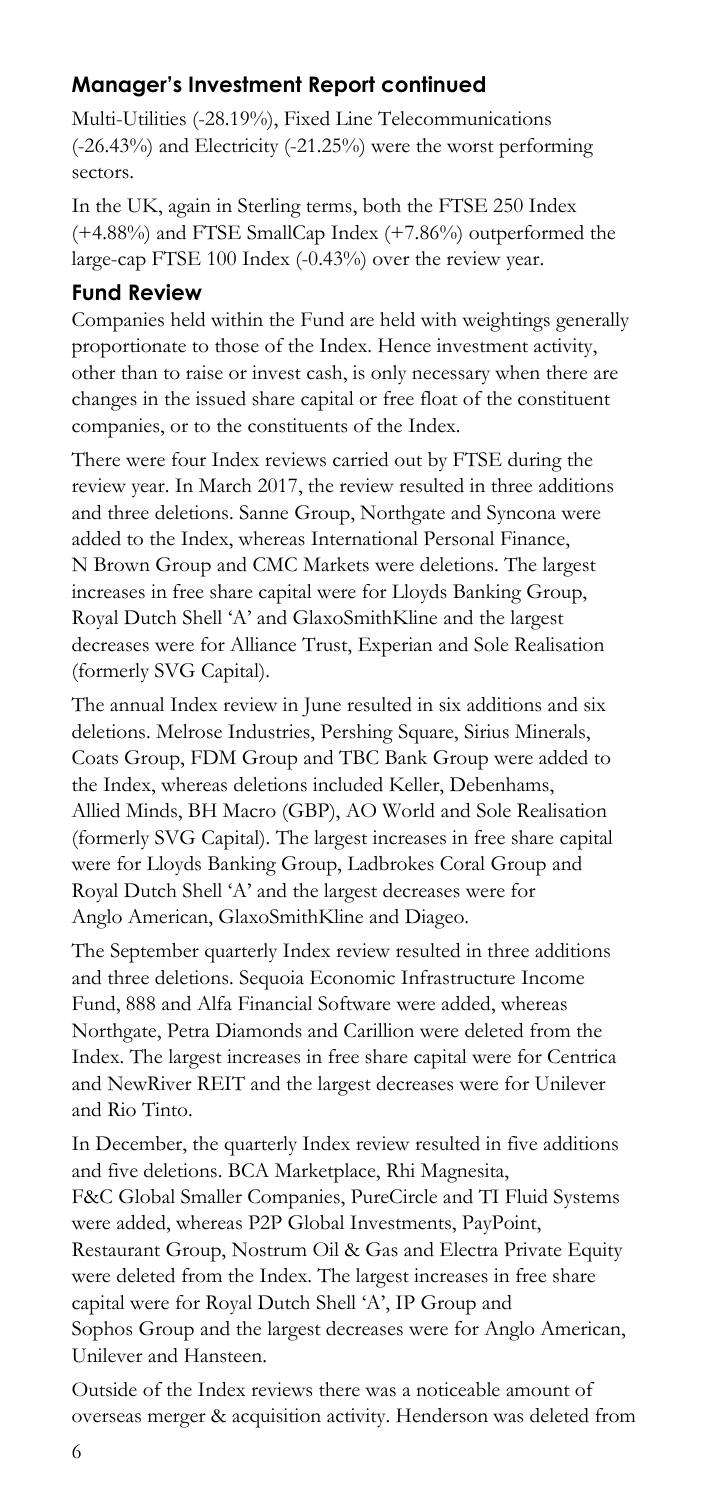## **Manager's Investment Report continued**

the Index as a result of a merger with Janus (US) and delisting from the London Stock Exchange. Stobart Group was consequently promoted to FTSE 250 Index from the FTSE SmallCap Index. Jimmy Choo replaced Aberdeen Asset Management which merged with the subsequently enlarged Standard Life Aberdeen. Equiniti Group replaced Berendsen after completion of a friendly acquisition by Elis (FR). Renewi was added to the Index, replacing Amec Foster Wheeler, which was acquired by John Wood Group via a scheme of arrangement. Herald Investment Trust was promoted from the FTSE SmallCap Index to replace Kennedy Wilson Europe Real Estate that was acquired by Kennedy Wilson (US) which bought the residual stake in the company. Jupiter European Opportunities Trust replaced Jimmy Choo that was acquired by Michael Kors via a scheme of arrangement. Pi UK Bidco has acquired Paysafe Group via a scheme of arrangement for cash which resulted in Schroder Asia Pacific Fund being promoted from the FTSE SmallCap Index. Vantiv (US) acquired Worldpay via a scheme of arrangement for cash and shares which resulted in Fenner being added as a replacement stock. British American Tobacco was up weighted after acquiring the remaining 57.8% of its Reynolds American (US) holding. Atkins (WS) was replaced in the FTSE 250 by N Brown Group after being acquired by SNC-Lavalin Group (GB). Shawbrook Group was replaced by Vietnam Enterprise after being acquired by Marlin Bidco. Micro Focus increased its weight in the Index following the acquisition of the software business segment ("HPE Software") of Hewlett Packard (HPE US).

Companies raising capital via rights issues included Xafinity, Laird, Segro, Cobham, Tullow Oil & Cineworld Group. LondonMetric Property, Tritax Big Box REIT, Marston's, IP Group, NewRiver REIT, Metro Bank, Greencoat UK Wind, and Shaftesbury all raised capital for growth via a primary placings. Assura raised capital via a Firm Placing, Placing and Open Offer.

Secondary placings that resulted in companies having their freely available share capital increased in the Index were made for Ibstock, Onesavings Bank, JRP Group, Wizz Air, Playtech, B&M European Value Retail and Countryside Properties.

At the end of the review year the three largest stocks in the Index were Royal Dutch Shell (8.5%), HSBC (6.4%) and British American Tobacco (4.4%).

#### **Outlook**

UK equities recorded their largest monthly decline since August 2015 during February, largely in response to the sell-off in global equity markets with volatility rising sharply.

In addition to concerns over US inflationary pressures and the risk of a more rapid rise in US interest rates, investors were also unsettled by the latest guidance on monetary policy from the Bank of England. The Bank's Monetary Policy Committee (MPC)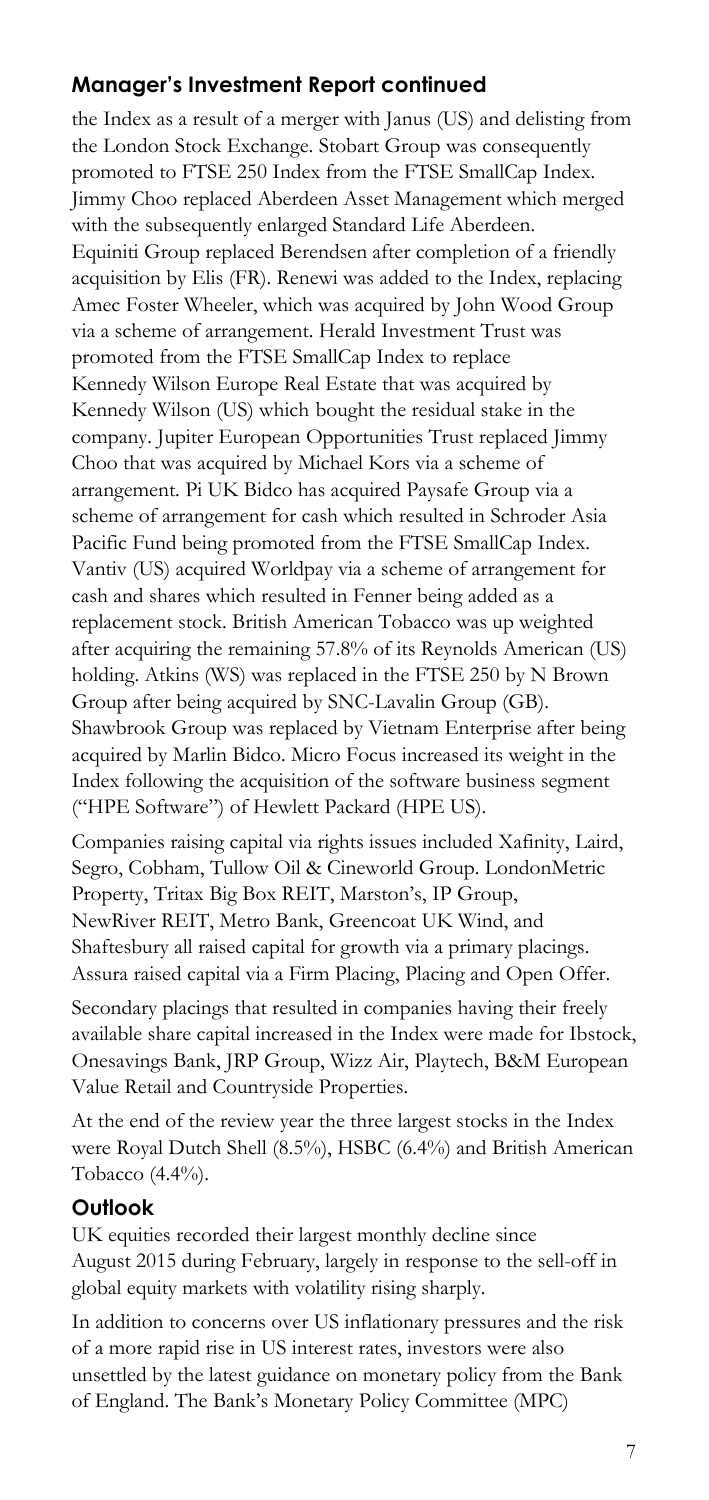# **Manager's Investment Report continued**

cautioned that interest rates may need to be increased earlier and faster than previously expected, reflecting the impact of a stronger global economy on the UK inflation outlook, to return the benchmark consumer price index to its 2% target. The Bank of England was also keen to stress that inflation would not return to target unless interest rates were hiked further. They broadly agree with market expectations of another couple of hikes in the next three years. This is consistent with our own expectation of slow rate hikes.

Signs that the Brexit negotiations are yielding little progress and a further round of subdued UK economic data reinforced the suggestion that businesses and individuals are likely to adopt a more cautious approach.

Given this backdrop of uncertainty the Fund remains well positioned to capture the performance of the Index.

Legal & General Investment Management Limited (Investment Adviser) 22 March 2018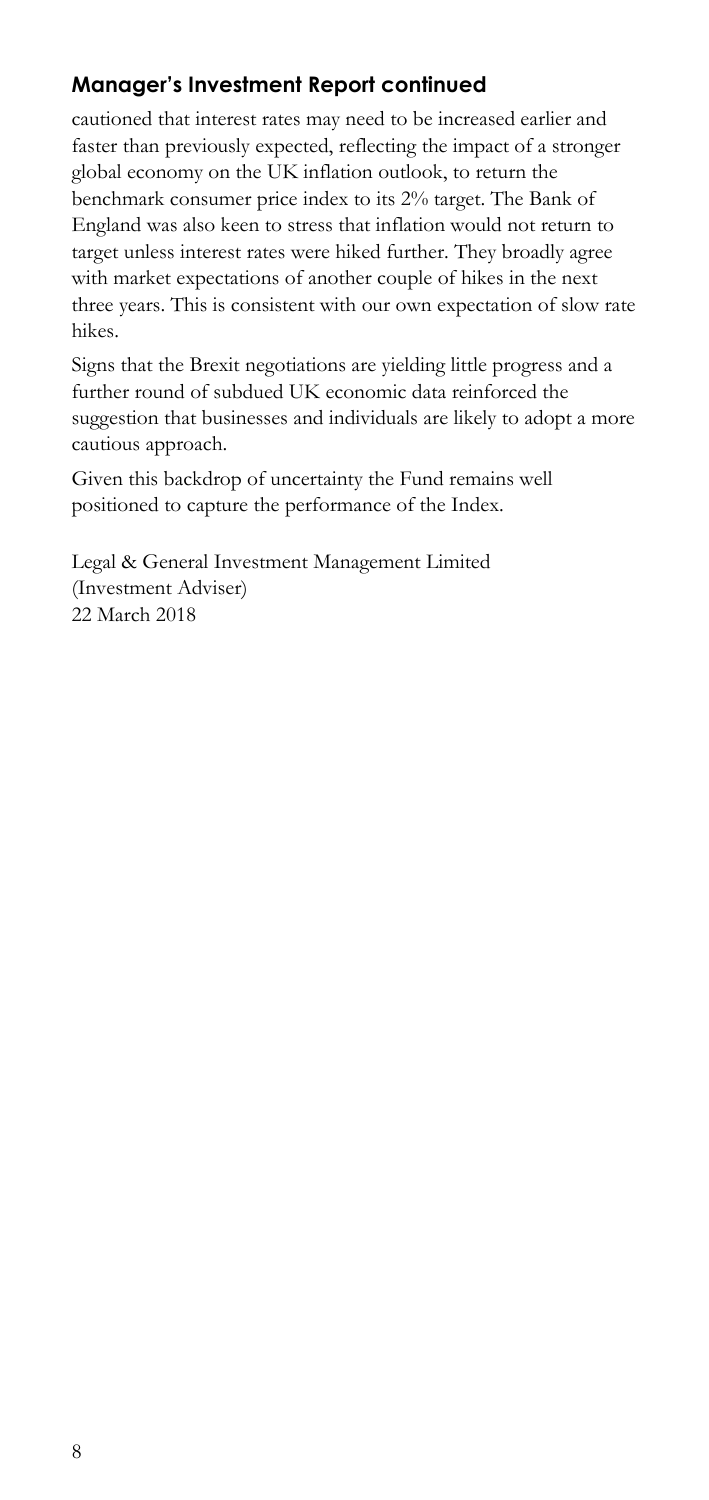## **Manager's Report and Accounts**

Copies of the most recent Interim and Annual Long Form Manager's Reports are available free of charge by telephoning 0370 050 0955, by writing to the Manager or are available on the internet at www.legalandgeneral.com/investments/fundinformation/managers-reports.

Call charges will vary. We may record and monitor calls.

#### **Information on Tracking Error**

The 'Tracking Error' of a Fund is the measure of the volatility of the differences between the return of the Fund and the return of the benchmark Index. It provides an indication of how closely the Fund is tracking the performance of the benchmark Index after considering things such as Fund charges and taxation.

Using monthly returns, over the review year, the annualised Tracking Error of the Fund is 0.03%, whilst over the last three years to the end of February 2018, the annualised Tracking Error of the Fund is 0.04%. These Tracking Errors are within the anticipated Tracking Error levels set out in the Fund's Prospectus of  $+/-0.50%$  per annum.

### **Dual Pricing Arrangement**

The Manager's fixed dual pricing arrangement has a set spread to account for the costs of transacting in a particular Fund. Where the Manager operates a box through which unit subscriptions and unit redemptions are netted into a single trade instruction to the Trustee, the netting reduces the actual transaction costs and this generates a revenue to the Manager. The revenue generated from this activity is calculated on a monthly basis and returned to the Fund in the form of a payment from the Manager. This provides an enhanced return to the Fund, though the size of any return will be dependent on the size of subscriptions and redemptions.

### **Minimum Investment Amounts**

The minimum initial lump sum investment amounts for each class is £500. Monthly contributions can be made with a minimum amount of  $\sqrt{250}$  per month.

### **Other Information**

The information in this report is designed to enable unitholders to understand how the Fund has performed during the year under review and how it is invested at the year end. Further information on the activities and performance of the Fund can be obtained by telephoning 0370 050 0955 or by writing to the Manager.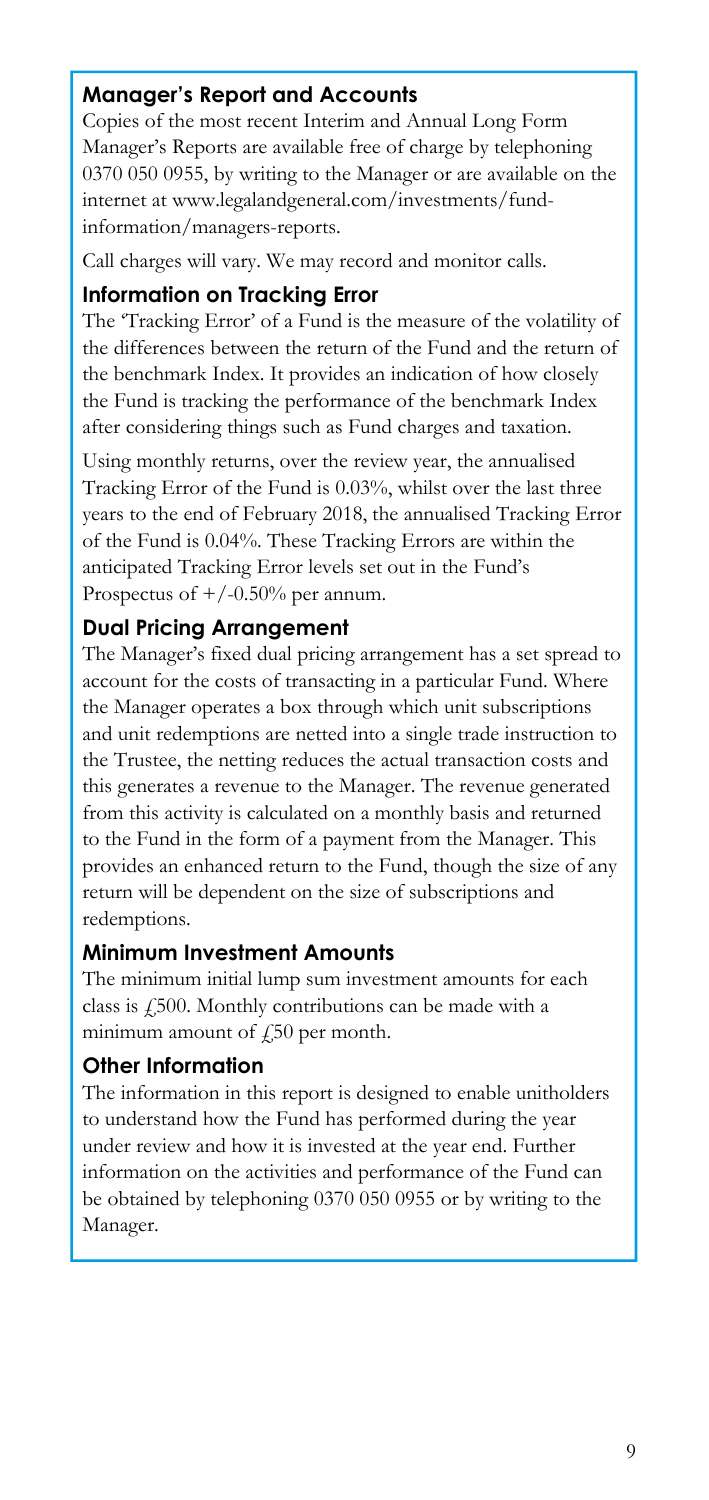### **Significant Changes Change of Fund Management Fees (FMF)**

With effect from 6 June 2017, the FMF was reduced from 1.43% to 0.82%.

# **Removal of Initial Charge**

With effect from 6 June 2017, the initial charge has been removed. Prior to this change, the initial charge was 3%. The removal of the initial charge will provide better value for investors, as there is no longer a cost of setting up the investments.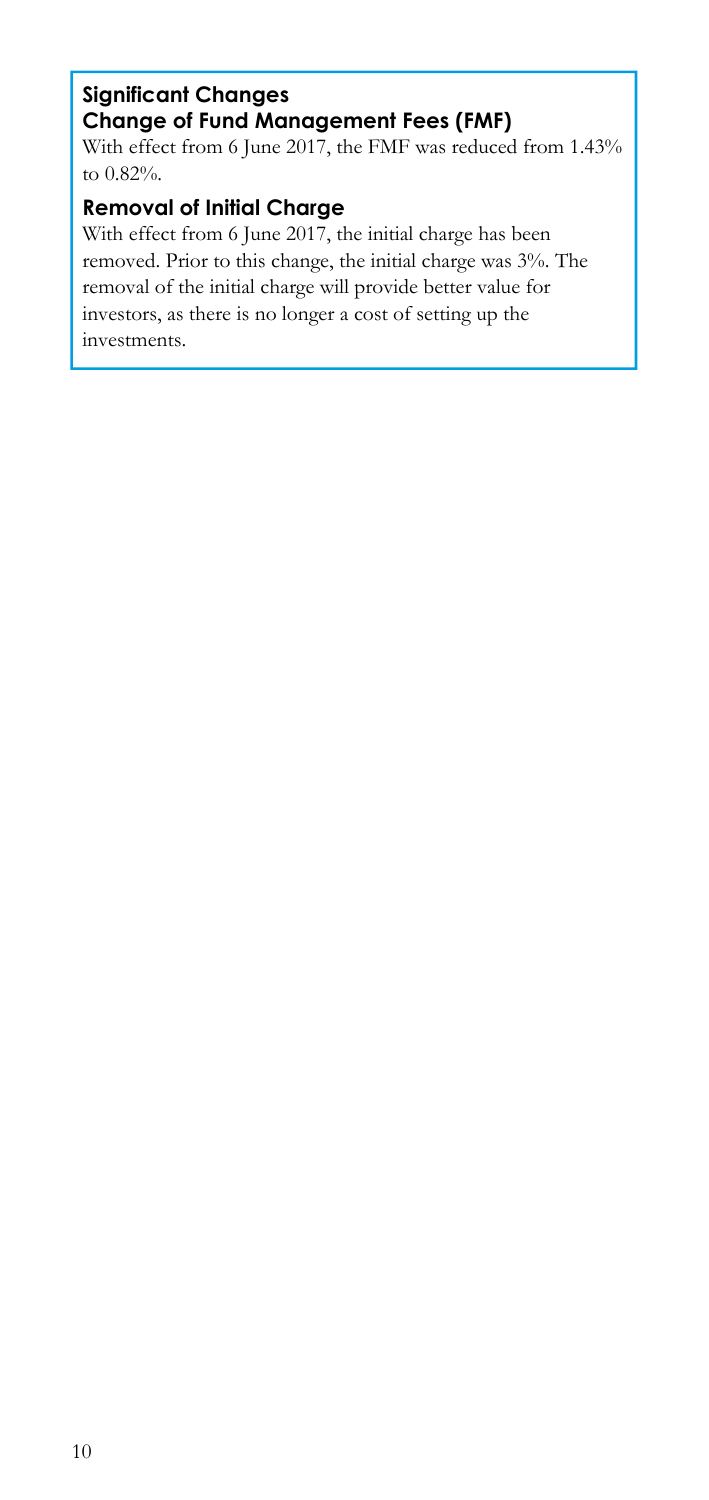## **Authorised Fund Manager**

Legal & General (Unit Trust Managers) Limited Registered in England and Wales No. 01009418 Registered office: One Coleman Street, London EC2R 5AA Telephone: 0370 050 3350 Authorised and regulated by the Financial Conduct Authority Call charges will vary. We may record and monitor calls.

### **Trustee**

Northern Trust Global Services Limited 50 Bank Street, Canary Wharf, London E14 5NT Authorised by the Prudential Regulation Authority and regulated by the Financial Conduct Authority and the Prudential Regulation Authority

# **Independent Auditors**

PricewaterhouseCoopers LLP 7 More London Riverside London SE1 2RT